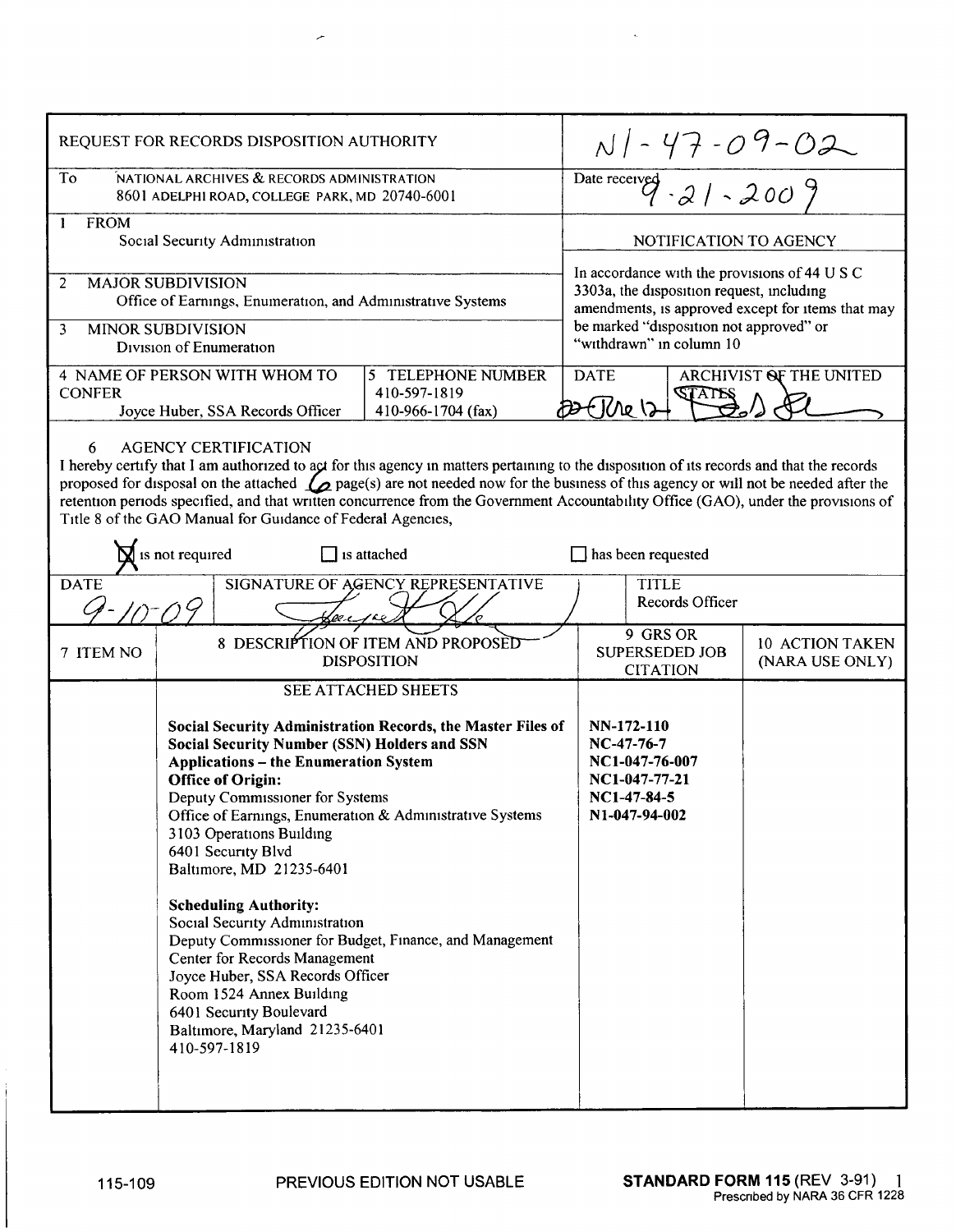## **Master File of Social Security Number (SSN) Holders and SSN Applications (1936 - present)**

This schedule provides authoritative instructions for the retention of mission-related agency information contained m the Master Flies of Social Secunty Number (SSN) Holders and SSN Applications system (SSA system number 60-0058, commonly known as the "Enumeration System)," regardless of media

The system contains a record of each individual who has applied for a Social Security number (SSN), or a replacement card

The SSN is a nine-digit number used for Social Security program purposes and non-program purposes, as authorized under the Social Security Act See 71 Fed Reg 1815-1816 for a complete summary of Enumeration purposes SSA has assigned over 450 million Social Security Numbers since 1936 Prior to 1972, SSN(s) were issued m SSA field offices Smee 1972, SSN(s) have been issued centrally

Generally, unique, life-long SSN(s) are assigned to a United States citizen or an alien lawfully admitted and authorized to work in the US in connection with programs under the Social Security Act, as well as to eligible taxpayers and their dependents for purposes of reporting taxable income to the Internal Revenue Service (IRS) Through the Enumeration at Birth (EAB) program, children can be issued an SSN and SSN card when they are born SSNs are also assigned to an alien who cannot provide evidence of lawful admission or to an alien who can document lawful admission but who does not have authority to work in the United States In those cases the applicant must provide a valid non-work reason for the need for an SSN, to satisfy the Federal statute and receive the entitlement In other cases, the applicant may need an SSN to satisfy a State or local law that requires an SSN to receive public assistance This SSN will have an annotation in the system stating "for non-work purposes" and the card will read "Not Valid for Employment"

In addition, a record is created in the system for individuals who applied for an SSN but who were denied due to one of the following his/her application was supported by documents suspected to be fraudulent and are being verified by the issuing agency, or have been determined to be fraudulent, or fraud is not suspected but further verification of information is needed, or for individuals whose application process has not been completed

The system contains three mam components and processes, each of which supports the processing of Social Security cards the Social Security Number Application Process System (SSNAP), the Automated Enumeration Screening Process, and the Num1dent Daily Update

## **1. Inputs**

Inputs to the system come from the 55-5 (Application for Social Security Card), or are entered mto the system by SSA Operational Components such as Field offices, Enumeration Centers, and Teleservice Centers Inputs are also added by staff at Foreign Service Posts,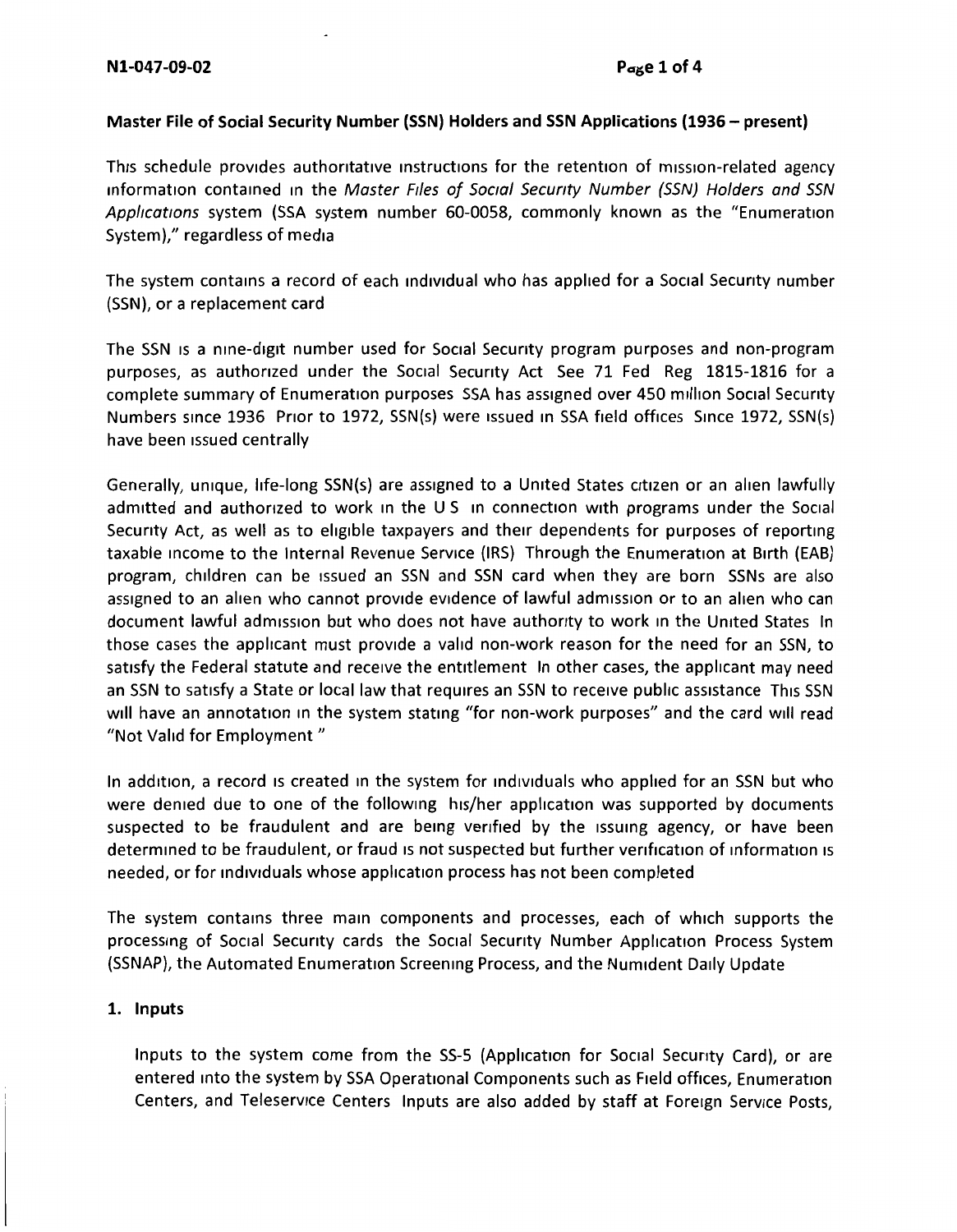State Bureaus of Vital Statistics for Enumeration at Birth (EAB), and via a transfer through the Department of Homeland Security for Enumeration at Entry (EAE) Inputs include, but are not limited to

a) - Application for a Social Security Number (paper and electronic) - SS-5

Form completed by applicant or his/her representative to obtain a Social Security Number or replacement card Also includes documentation to support the application-

Disposition TEMPORARY, destroy after documentation verified and application entered into the Enumeration System (GRS 20, items 1 and 2)

## b) Microfilm

Copy of completed SS-5 forms and supporting documentation, will be replaced by SSNAP system (see item 1(c) These records date back to 1936 Records entered prior to the implementation of SSNAP will-remain on microfilm and will not be replaced by SSNAP

Disposition PERMANENT, to be retained by agency (ITEM WITHDRAWN)

## c) Social Security Number Application Process System (SSNAP)

The portion of the Enumeration System that includes all processing and administrative records that support the enumeration process - This includes information on verification documents Records from SSNAP feed into the Numident component (see Item 3a) via the Automated Enumeration Screening Process of the larger enumeration process-

Disposition TEMPORARY - to be retained by agency for as long as is needed for business purposes (GRS 20, items 1 and 2)

#### d) Death Records

Records of death for input into the system, these are typically submitted by the individual State governments, but may also come from other sources, such as the Veterans Administration (VA), Department of Defense, Centers for Medicare and Medicald Services (CMS), and the Railroad Retirement Board

Disposition TEMPORARY - to be retained by agency for as long as is needed for business purposes (GRS 20, items 1 and 2)

2 Master File of Social Security Number (SSN) Holders and SSN Applications (Enumeration System)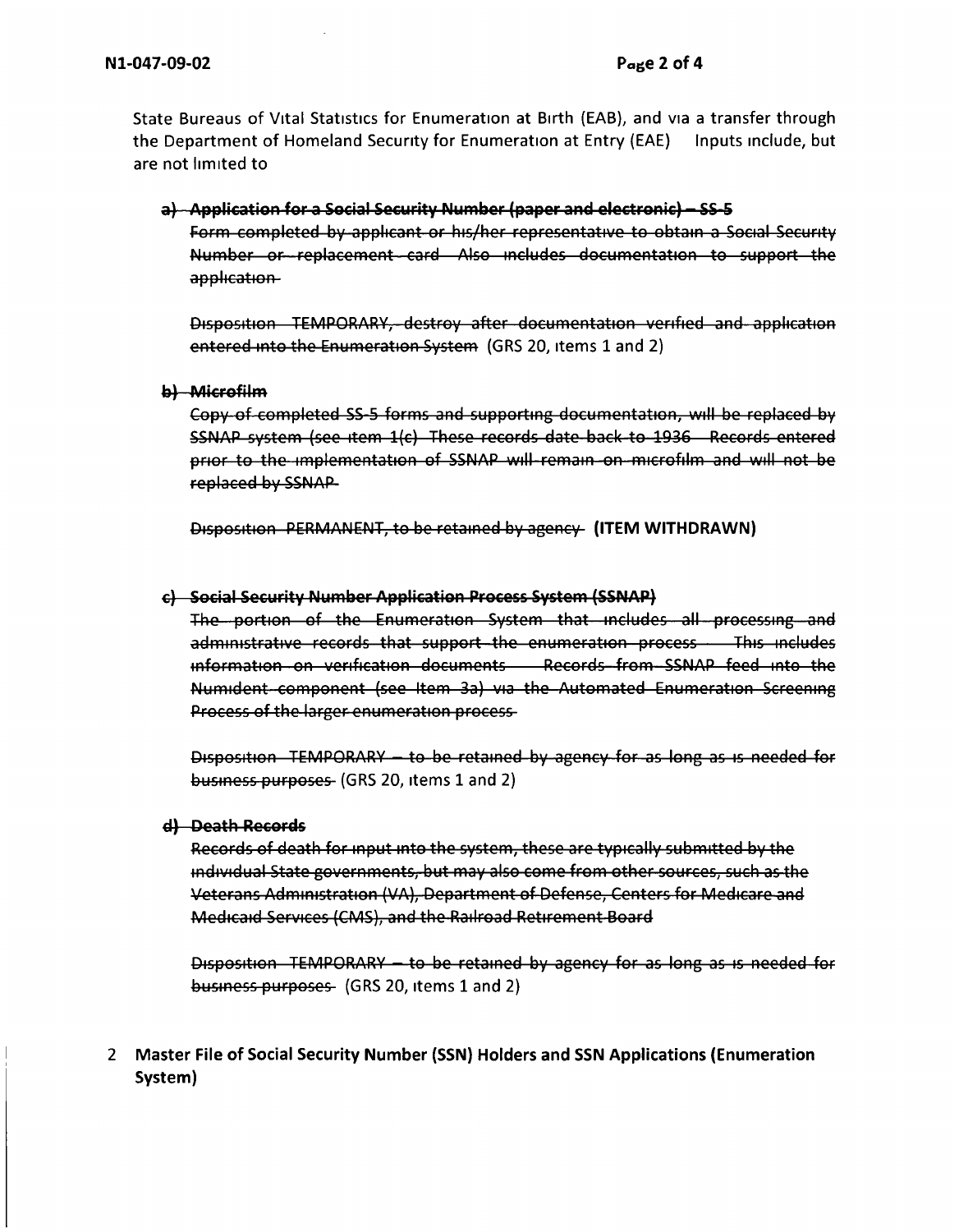This system contains all of the information received during the application process for Social Security Numbers (SSNs) and replacement cards for cItIzens and non-cItIzens, and Is used to track applications submitted with suspect or fraudulent documents to prevent automatic processing of subsequent applications (See 71 Federal Register 1815 for detailed information on what the system contains and administrative uses )

Information on the SS-5 application includes the applicant's name, current mailing address, citizenship, sex, race/ethnic description (optional), date and place of birth, mother's maiden name and SSN, and father's name and **SSN (A** parent's SSN Is retained only for applicants under the age of 18 ) The system contains any changes in information on the application submitted by or for the SSN holder (e g, changes in name or marital status), as well as any additional information provided by or for applicants to verify the identity of the applicant When SSA assigns an SSN to an ind1v1dual, the agency creates an entry in the system

Disposition TEMPORARY, destroy 300 years after date of enumeration, or when no longer needed for Agency business, whichever is later

## **3. Outputs**

The most considerable outputs from the system are the SSN cards that are issued to the ind1v1duals or ind1v1duals acting on their behalf, who applied for an SSN card or replacement card

## a) **Numident**

The official system of record for all Social Security card holders The Enumeration System includes a file called the Numident The Numident is the master record created after an SSN has been assigned to an ind1v1dual Information in the record includes the applicant's full name and SSN, date of birth, place of birth, citizenship, sex, race/ethnic description (optional), date and place of birth, mother's maiden name and SSN, and father's name and SSN It also includes information regarding any subsequent changes made to the applicant's record, including name changes

Disposition PERMANENT Cutoff to occur at the end of each calendar year in which the individual is reported and verified as deceased Transfer to the National Archives in five-year blocks when the most recent records are five years old (for example, records closed 2015 through 2020 will be transferred in 2025)

Initial transfer to occur upon the signing of this schedule, and will include an electronic copy of all unique Num1dent records for deceased persons or, absent a record of death, for persons whose date of birth indicates that they are 110 years old or older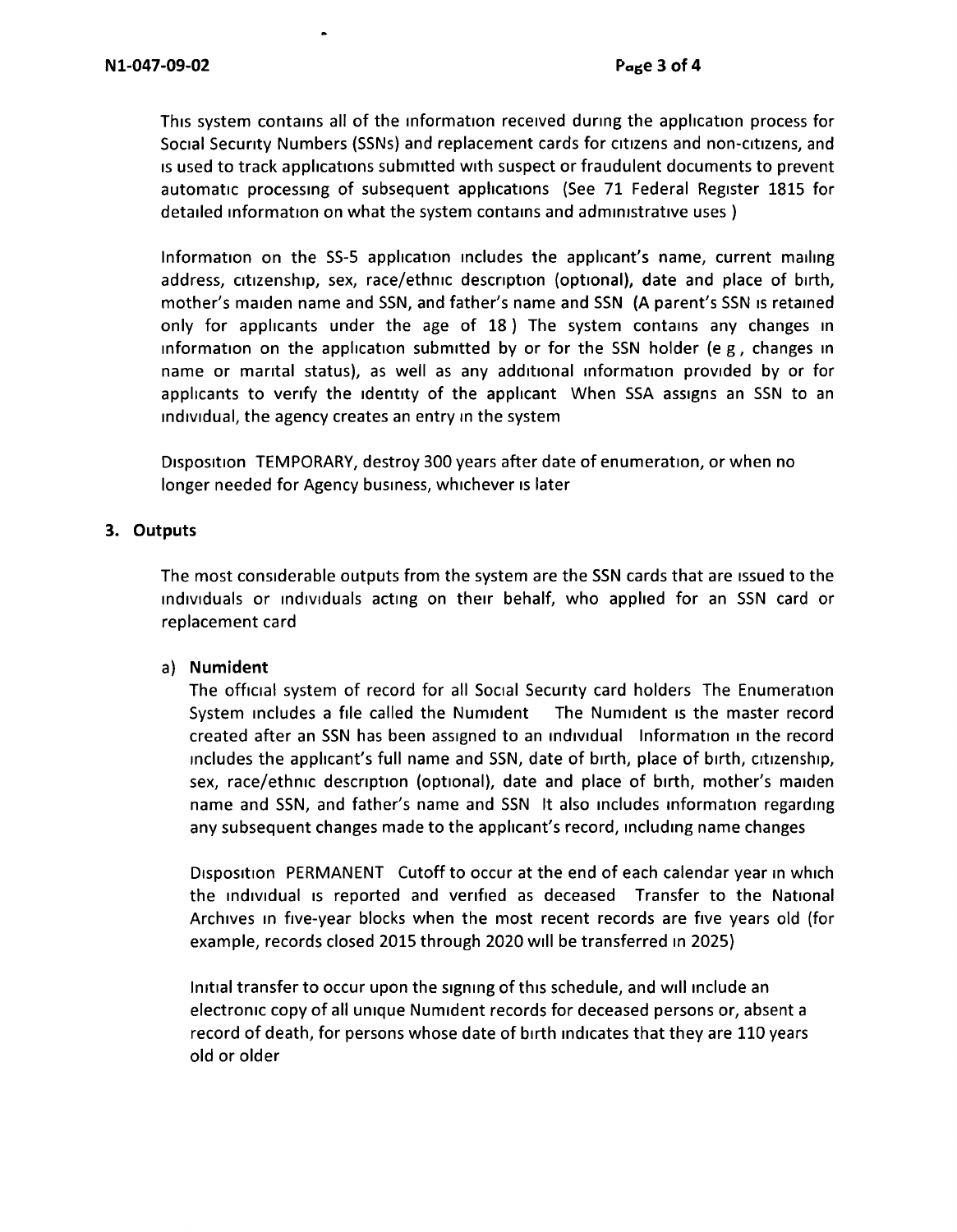Subsequent transfers will include an electronic copy of all unique Numident records for persons who have died since the previous transfer of Numident records or, absent a record of death, whose date of birth indicates that they are 110 years old or older

b) **Management Information (Ml) System / SSA Unified Measurement System**  This file is also used as a means of providing an historical account of all activity on a particular individual's account number This information is derived from files sent to the MI System by the Enumeration System (Scheduled by N1-47-75-07)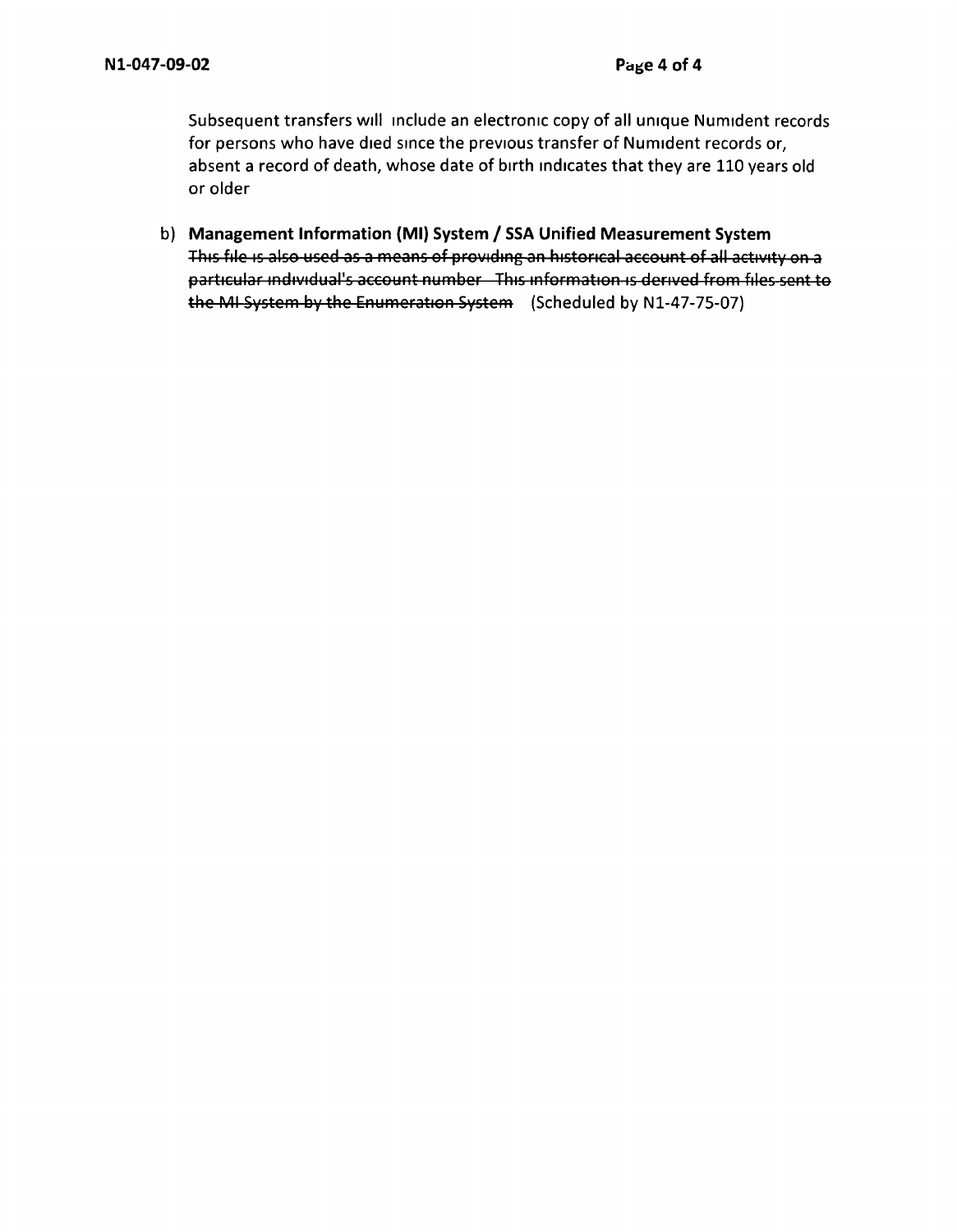# **General Counsel Statement**

I have reviewed the records and their respective proposed dispositions I am ofthe opmion that the records will be maintained for a period of time sufficient to protect the legal and financial rights of the government and of the people directly affected by the Agency's activities

COMAD V. Crawley<br>General Counsel<br>ACTING

## **Agency Concurrence**

Associate Commissioner, Office of Facilities Management Date

.---------

 $\mu$ ssioner, Office of Publications & ogistics Management

mussioner, Office of Management

1000 Associate Commissione

Associate Commissioner, Office of Public Service & Date Operations Support

Date

 $9/10/2009$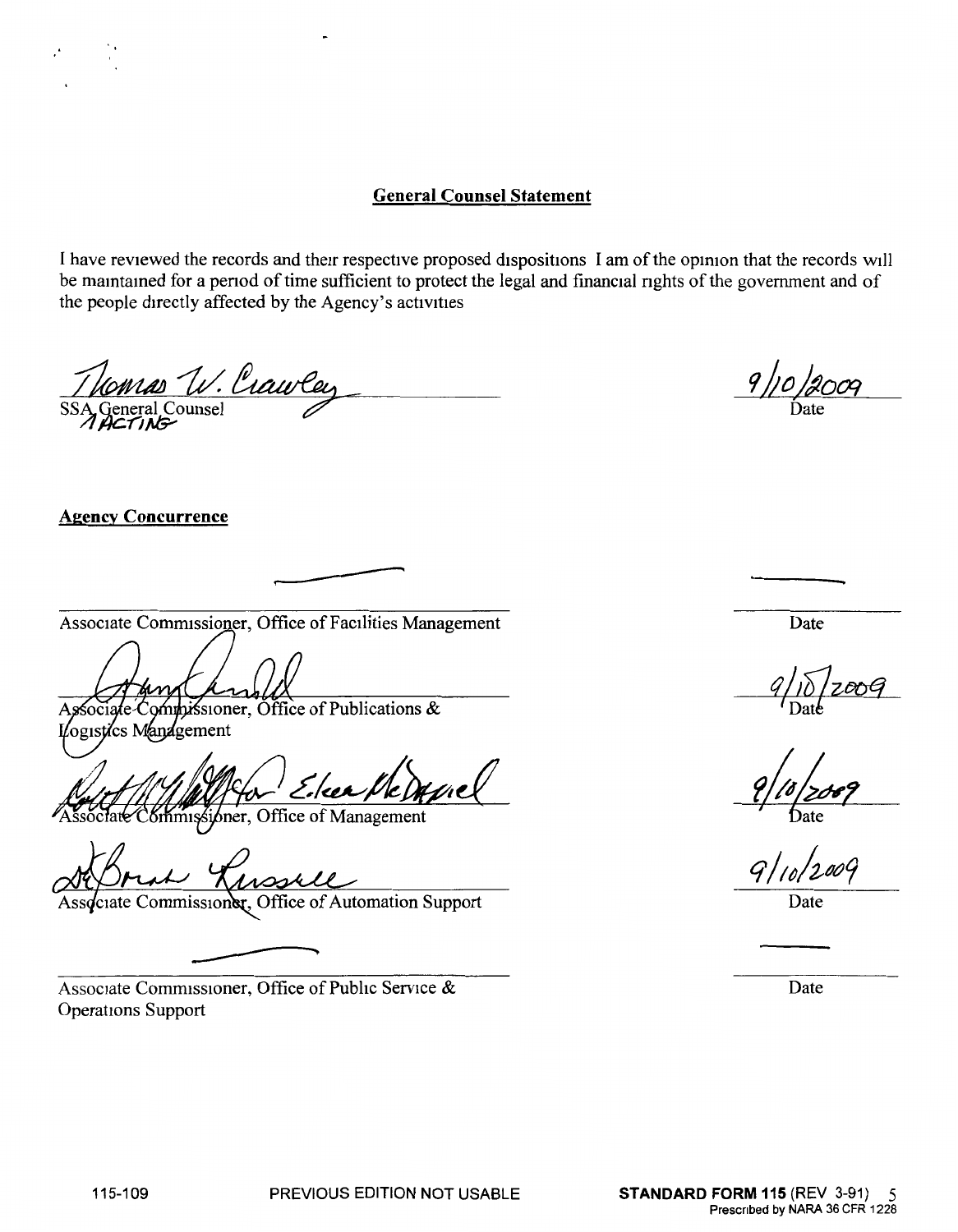We Seneminger aren AMartin

ℶ

Lon Vary for Tom Grzynski

Joseph Markovic for Pamela Magershi

Minute Commissioner, Office of Disability Systems

Associate Commissioner, Office of Retirement &

**Survivors Insurance Systems** 

Architecture & Engineering

Associate Commissioner, Office of Earnings, Enumeration & Administrative Systems

Associate Commissioner, Office of Applications & Supplemental Security Income Systems

Marti Eckert for Die freuer

Associate Commissioner, Office of Telecommunications & **Systems Operations** 

 $9/10/09$ 

Date

Date

Date

Date

Date

Management